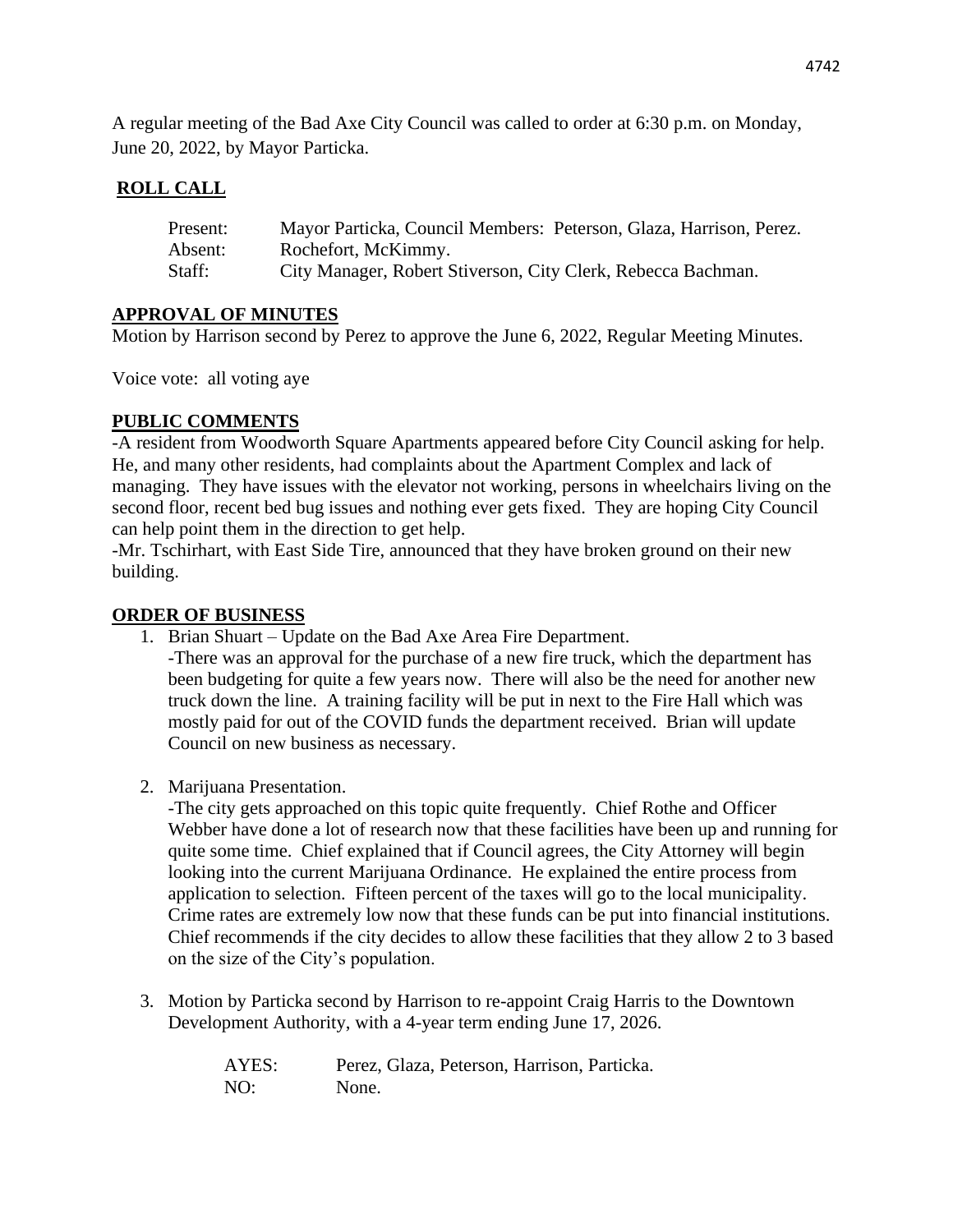4. Motion by Peterson second by Glaza to approve the City Treasurer's Letter of Understanding.

| AYES: | Peterson, Perez, Glaza Harrison, Particka. |
|-------|--------------------------------------------|
| NO:   | None.                                      |

5. Motion by Peterson second by Perez to approve proposed Water/Sewer Rates for 2022- 23.

| AYES: | Glaza, Perez, Harrison, Peterson, Particka. |
|-------|---------------------------------------------|
| NO:   | None.                                       |

6. Motion by Peterson second by Perez to approve Resolution 2022-6, Water Funds.

| AYES: | Harrison, Peterson, Perez, Glaza, Particka. |
|-------|---------------------------------------------|
| NO:   | None.                                       |

7. Motion by Peterson second by Perez to approve Resolution 2022-7, Pipeline Funds.

| AYES: | Harrison, Glaza, Peterson, Perez, Particka. |
|-------|---------------------------------------------|
| NO:   | None.                                       |

8. Motion by Glaza second by Harrison to approve Resolution 2022-8, Designate Funds for WWTP Improvements.

> AYES: Harrison, Peterson, Glaza, Perez, Particka. NO: None.

9. Motion by Peterson second by Harrison to approve Resolution 2022-9, Sewer Collection Reserve Funds.

> AYES: Glaza, Perez, Peterson, Harrison, Particka. NO: None.

10. Motion by Glaza second by Perez to approve Resolution 2022-10, Lift Stations Reserve Funds.

> AYES: Harrison, Perez, Glaza, Peterson, Particka. NO: None.

11. Motion by Glaza second by Particka to approve Resolution 2022-11, General Appropriations 2022-2023.

| AYES: | Harrison, Perez, Glaza, Peterson, Particka. |
|-------|---------------------------------------------|
| NO:   | None.                                       |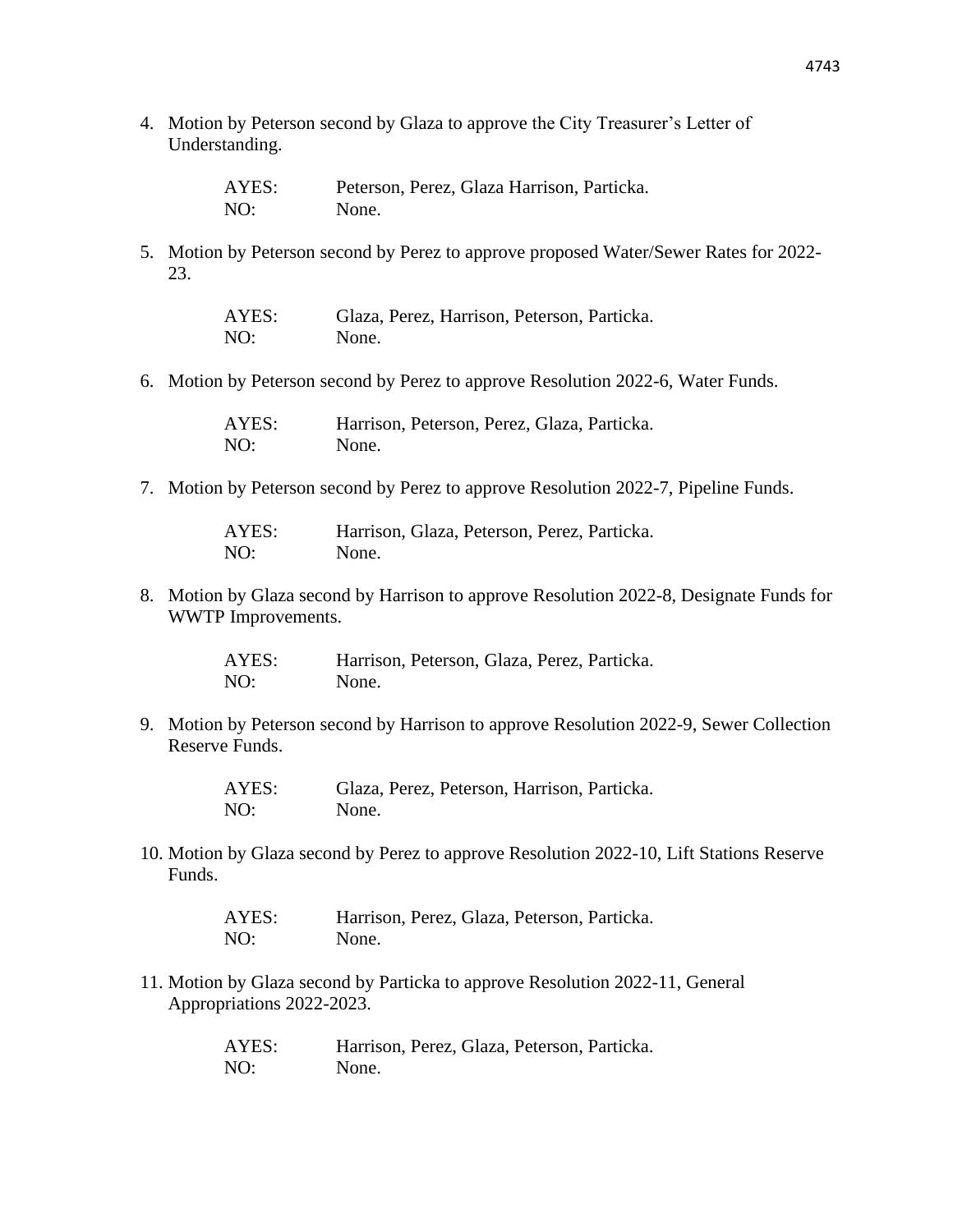12. Motion by Peterson second by Perez to approve rescinding Traffic Order 406P – Handicap Parking Spot on North Hanselman in front of 111 North Hanselman.

| AYES: | Glaza, Peterson, Perez, Harrison, Particka. |
|-------|---------------------------------------------|
| NO:   | None.                                       |

13. Discussion on South Street being temporarily converted into a one-way. -City Manager Stiverson explained that there is limited parking downtown. This will help with Courthouse parking and Baseball/Softball parking. Parking will be pull in angle parking on the South Side of South Street.

-Motion by Particka second by Glaza for this temporary order not to exceed one year starting June 21, 2022.

AYES: Glaza, Harrison, Peterson, Perez. NO: Particka.

#### **Recommendations from Finance Committee**

1. Motion by Perez second by Harrison to approve the City's Legal Counsel to review the Marijuana Ordinance.

> AYES: Harrison, Glaza, Peterson, Perez, Particka. NO: None.

2. Motion by Perez second by Particka to approve the purchase of a Refrigerator for Wilcox Park, in the amount of \$899.00, from East Huron Appliance.

> AYES: Glaza, Harrison, Perez, Peterson, Particka. NO: None.

3. Motion by Perez second by Glaza to approve the purchase of a replacement Garden Tractor from Ball Equipment, in the amount of \$21,919.94.

> AYES: Peterson, Perez, Glaza, Harrison, Particka. NO: None.

4. Motion by Perez second by Harrison to approve the payment of bills in the amount of \$193,990.16.

> -June 7, 2022 -June 8, 2022 -June 15, 2022

# **Mayor and Council Comments**